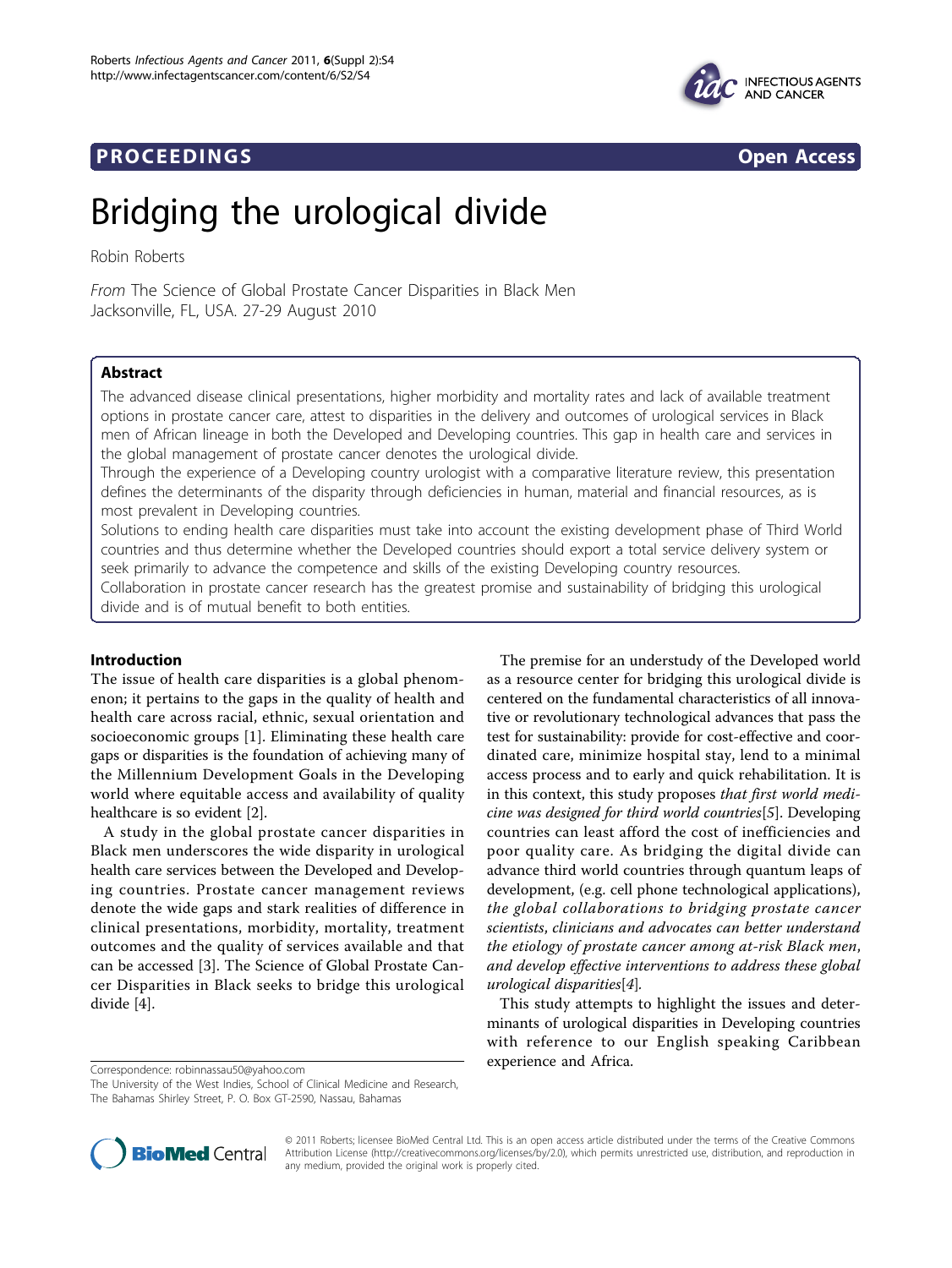# Methodology

This presentation was researched from the perspective of providing health services within a Developing country. It's an overview of the challenges to provide urological care for a small nation state, the Commonwealth of the Bahamas, with a population of over 300,000 people and a transient tourist population in excess of over 4 million per year. Being employed for the past 23 years as the first and solo urologists in the Government's health care services, providing a standard of care equivalent to that of one's Developed world's training is a formidable task.

The literature is reviewed for urologists practicing in Developing countries with similar experiences.

# Results and discussion

The global health disparities are rooted in a lack of available or limited resources: the economics of the relationship between human resources, finances and materials.

#### The issue of human resources

Qualified and appropriately trained urologist are limited, scarce and sparsely distributed [\[6](#page-3-0)]. The urological manpower need projection for the  $21<sup>st</sup>$  century indicate clearly the major shortages in Developing countries compared to the Developed ones: 1 to 16,000 in Japan, 1 to 27,000 in the United States, 1 to 250,000 in Great Britain, and 1 to 2.5 million in Ghana. South Africa has 160 for a population of 45 million [\[7](#page-3-0)]; Nigeria has an estimated 1 urologist per 3.8 million people [[8\]](#page-3-0). The Bahamas has 2 urological surgeons for a population of over 300,000.

The urologist must function primarily as a generalist. Developing countries will always be at a disadvantage with regards to quality outcomes in comparison to the developing ones with their complement of subspecialists' services; urological sub-specialization is scarcer still in Developing countries. The urologist is further disadvantaged in not having the disease profile to develop the higher-level competency skills such as performing a radical prostatectomy. There is also a dearth of early prostate cancer suitable for early surgical intervention; in developing countries most urological disease are too advanced and are not amendable for minimal invasive techniques [[7\]](#page-3-0)[[8\]](#page-3-0).

The allied health professional services such as urodynamic nurses and physician assistants and surgical technicians are also scarce and limited. Even having a urologist may be a luxury, in many geographical vicinities the urological service is manned by the general surgeon [[9\]](#page-3-0).

The reverse can occur too; in this environment of being a generalist, the urologist may have to undertake the role of being a general surgeon too. There is also the burden of undertaking other professional and administrative responsibilities; manpower resources are scarce universally [[8\]](#page-3-0). The burden of clinical medicine negates also the opportunity to undertake research and to publish; time for CME activities are curbed as well.

Finally there is the issue of reimbursement; government employed physicians in Developing countries are paid very low salaries compared to their counterparts in the Developed world whose salaries are more guaranteed. In the Developing world, the urologist must advance a private practice service and this would normally be the primary income stream. Attention to private practice realities further limit CME and Research activities [\[8\]](#page-3-0).

The collaborative efforts of the Developed countries provide a tremendous opportunity for the urologist from the Developing world to share and advance his or her skills, knowledge and research to bridge this urological divide. If we are to curb the brain drain of our limited numbers of urologists in the Developing country to the Developed ones, the demand and urgency of initiatives to decrease our urological divide have never been greater.

### The issues of materials

Equipment and supplies are major challenges: What are the most appropriate equipment and materials? Who will maintain them? What is the ease of acquiring replacement parts? And most importantly, who will provide the funding to purchase and maintain them? Equipment needs to be durable, easily maintained and replacement parts readily accessible and available.

In Developing countries, the issue of non-disposable versus disposable materials and supplies requires an evaluation of which one is more cost effective [\[10](#page-3-0)]. There is the challenge also in the use of disposable items to have access to replacement materials and supplies. Of equal importance is establishing a reliable supply chain and shipment route.

While it may be ideal to purchase in bulk, there is the issue of costs, warehousing and inventory issues of concern. Disposables for example for endoscopic materials may be managed best by courier services, using a just in time process and thus have very little inventory supply.

On the face of it, non-disposable items and re-sterilization may seem the natural philosophy to adopt; the cost of sterilization, durability, and service maintenance may favor disposable products as being more cost-effective [[11](#page-3-0)].

Equipment maintenance is another major challenge in developing countries [[12\]](#page-3-0). Service contracts may be costs prohibitive. Companies may be unreliable in delivering timely services; travel becomes a major factor, some countries may be outside the service routes. Many developing countries lack biomedical technologic support systems and personnel. Preventive maintenance and technical services of medical equipment is a totally new venture and outside the scope of local and national expertise [\[12\]](#page-3-0).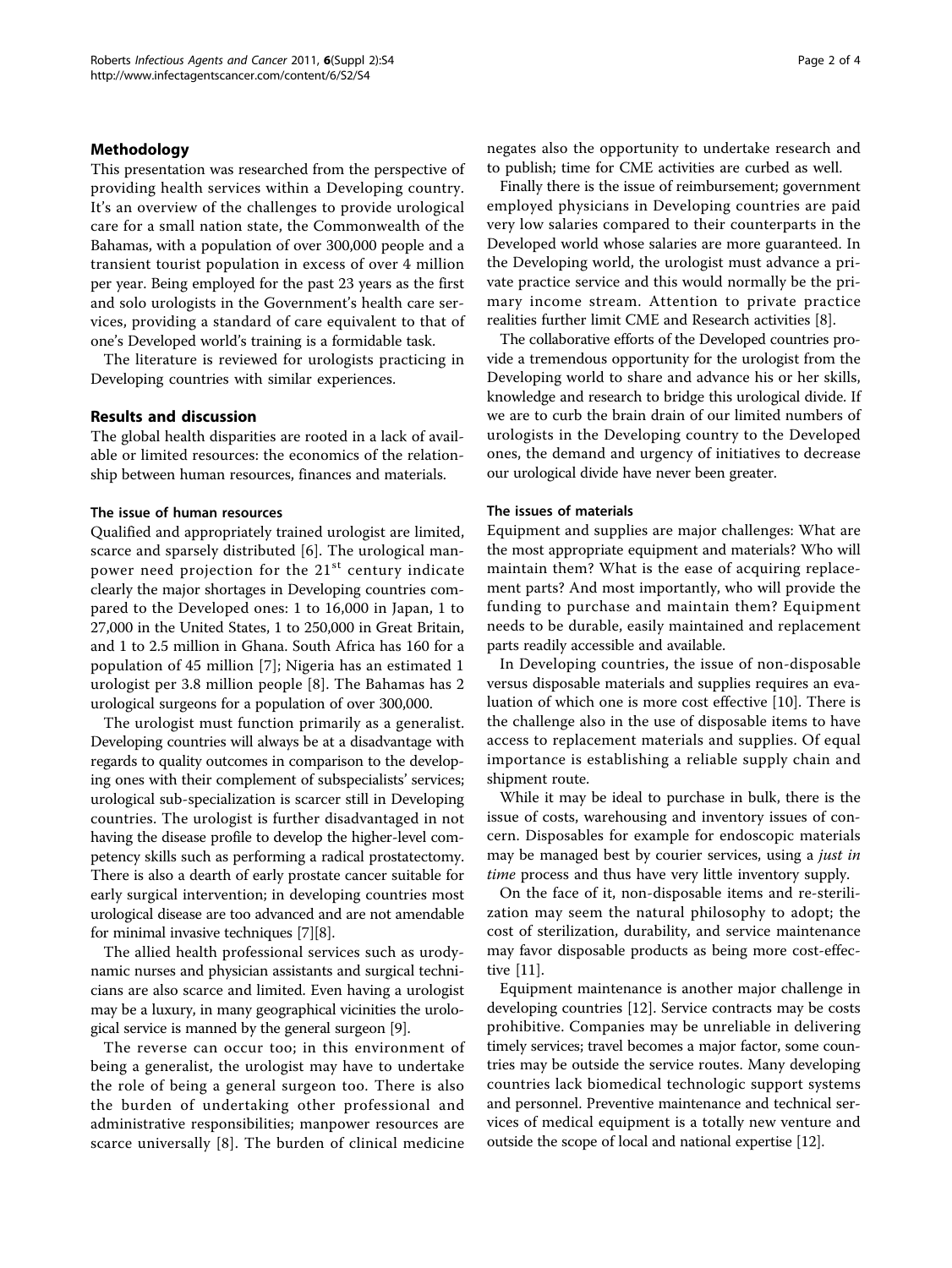#### <span id="page-2-0"></span>The issue of finance

Funding is the most critical factor. Budgets are limited. In most developing countries, the major budgetary expense is personal emoluments. Capital budgets are very limited, if at all. With limited capital for establishing survives, urologist have to be creative to launch services [[13\]](#page-3-0).

Establishing new services require capital: equipment and supplies acquisition, transportation, physical plant, human resource requirements, maintenance and ongoing operational costs and inventory management. In the absence of a national health insurance universal access system, urologist desirous of providing state-of-the-art services must undertake creative financing initiatives [[14](#page-3-0)]. Physicians must either contribute funds personally or create Public Private partnerships to provide the capital funding. These private ventures have the disadvantage of limiting universal access; they become costs prohibitive because of the need for user access fees. Developing countries must underscore financial sustainability in the establishing any new service that is particularly technologically driven [\[15](#page-3-0)].

#### Bridging the urological divide

Ending health care disparities are a herculean task. This issue was addressed comprehensively from the academic perspective several years ago at the Health for All and The Role of Canadian Universities in International Health: Perspectives Issues and problems. The realities are that countries with different economic means and phases of development have different needs [\[16\]](#page-3-0).

The two scenarios of reducing health care disparities are akin to the famous Confucius quote – "Give a man a fish and feed him for a day; teach him how to fish and feed him for life"

Developing countries where per capital spending on health is a small fraction of the Developed countries GDP require the advancement of an entire health care infrastructure due to their limitations in human and material resources. Missions to Haiti exemplify this and Operations Smile, the worldwide charity for cleft lip repairs in Developing countries [[17](#page-3-0)], [[18](#page-3-0)].

More advancing Developing countries like the English Speaking Caribbean require the acquisition of skills for advancing competency; the requirements are workshops and training programs, fellowships and exchange programs. At the Caribbean Urological Associations professional development programs, advancing skills in percutaneous endoscopic stone surgery was conducted by visiting experts from Britain at the health care facility in Trinidad [[19\]](#page-3-0). Similar training courses were held in urodynamics, incontinence procedures and urological laparoscopic procedures over the ensuing two years; they are ongoing. The advantages were hands on teaching (with minimal issues of patient liability as in North America), minimum incumbencies of travel such as visa requirements and reduced travel expenses. The incentive for urologist to remain in their native country as opposed to migration is invaluable [[20](#page-3-0)]. The exchange and residency programs of the American Urological Association must be recognized as well [[21](#page-3-0)].

The philanthropy in medical equipment and supplies is another avenue for bridging the urological divide. Basic urological equipment and supplies such as resectoscopes and cystoscopies are invaluable gifts. Upgrading and replacement of equipment is slow and philanthropy can be provide invaluable contributions [[22\]](#page-3-0). Many Developing countries are small populations; their purchasing power can be enhanced greatly through relationship with larger countries or health care organizations as well.

# Bridging the urological divide through collaborative research

The discovery of the high prevalence of BR1 and BR2 gene mutations in Bahamian females has great potential with regards to early diagnosis of patients at risk and thus timely interventions, reduced morbidity and mortality [[23](#page-3-0)]. The accessibility and availability of genomic medical services to the Bahamian population through collaborative research provides a quantum leap for the delivery of care to the developing country; it's a prototype for ending global disparity in breast cancer outcomes.

Through tissue banking and exchange of research collaboration, similar developments could occur for prostate cancer pathologies between the University of Florida, H. Lee Moffitt Cancer Center & Research Institute, Africa and the Caribbean – it's the essence of The Science of Global Prostate Cancer Disparities in Black Men: "Bridging Gaps Through Research, Education, and Outreach Worldwide".

#### Acknowledgements

This article has been published as part of Infectious Agents and Cancer Volume 6 Supplement 2, 2011: Proceedings of the First Biennial Conference on the Science of Global Prostate Cancer Disparities in Black Men. The full contents of the supplement are available online at [http://www.](http://www.infectagentscancer.com/supplements/6/S2) [infectagentscancer.com/supplements/6/S2](http://www.infectagentscancer.com/supplements/6/S2).

#### Competing interests

The author is a serving Board member of a Public Private Partnership entity contracted to provide private services to the Ministry of Health of the Government of the Bahamas

Published: 23 September 2011

#### References

- 1. National Health Care Disparity Report 2003. Agency for Health Care Research and Quality [\[http://www.ahrq.gov/qual/nhdr03/fullreport/index.](http://www.ahrq.gov/qual/nhdr03/fullreport/index.html) [html\]](http://www.ahrq.gov/qual/nhdr03/fullreport/index.html).
- 2. The United Nations Millennium Development Goals. [\[http://www.un.org/](http://www.un.org/millenniumgoals/bkgd.shtml) [millenniumgoals/bkgd.shtml](http://www.un.org/millenniumgoals/bkgd.shtml)].
- 3. Odedina FT, Akinremi TO, Chinegwundoh F, Roberts RA, et al: Prostate cancer disparities in Black men of African descent: a comparative